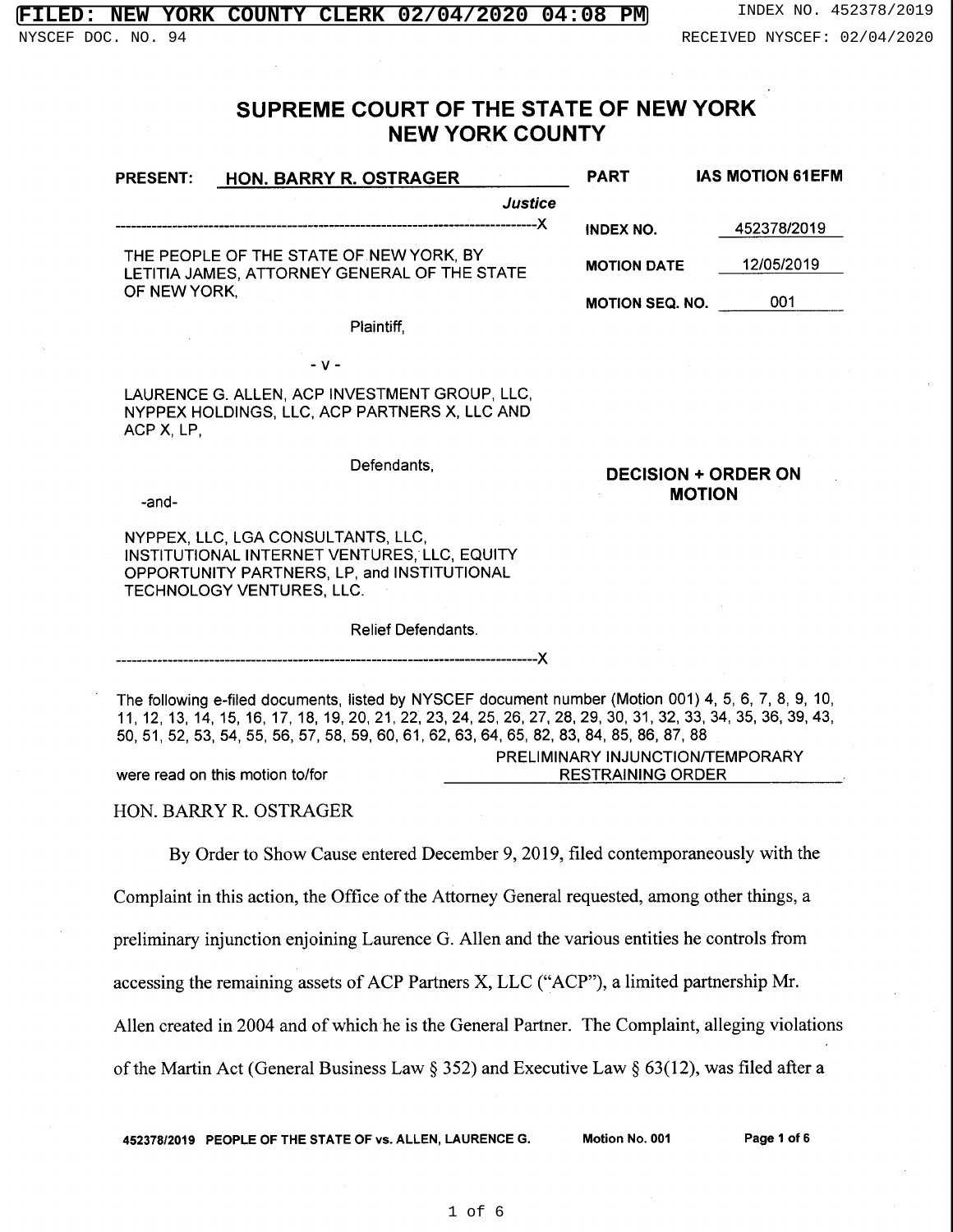multi-year investigation by the Office of the Attorney General (Index No. 452346/18) during which time temporary restraints were in place pursuant to General Business Law § 354. The Office of the Attorney General has also requested in this motion the appointment of a temporary receiver to distribute the remaining assets of the limited partnership.

The Court held hearings on January 27, 29, 30, 31, and February 3 at which Mr. Allen was extensively examined and cross-examined. Another 10 witnesses testified, including six limited partners of ACP, each of whom testified that they were deceived and/or defrauded by Mr. Allen. For the reasons which follow, the Court finds that the Office of the Attorney General has established a likelihood of success on the claims asserted in the Complaint, and that the balance of the equities tips decidedly in favor of the Office of the Attorney General. Specifically, the Court finds that if the requested injunction is not ordered, Mr. Allen will remain in control of the assets of ACP, and the wind-down of the fund will likely proceed in a manner that furthers Allen's self-interest to the detriment of the Limited Partners. Since the Court finds there is a likelihood that the Office of the Attorney General will establish its entitlement to the relief it seeks, including money damages, the Court declines to appoint a receiver at this time. The Court has scheduled a plenary trial on the merits for June 2, 2020.

The evidence adduced at the preliminary injunction hearing revealed a shocking level of self-dealing, breaches of fiduciary duty, misappropriation of enormous sums of ACP capital, and outright fraud. ACP was established in 2004 pursuant to a Private Placement Memorandum ("PPM"), a Limited Partnership Agreement, and a Subscription Agreement. The ACP Partners limited partnership was capitalized with approximately \$17 million and was established for the purpose of acquiring a diversified portfolio of distressed private equity limited partnership interests.

**452378/2019 PEOPLE OF THE STATE OF vs. ALLEN, LAURENCE G. Motion No. 001 Page2 of&**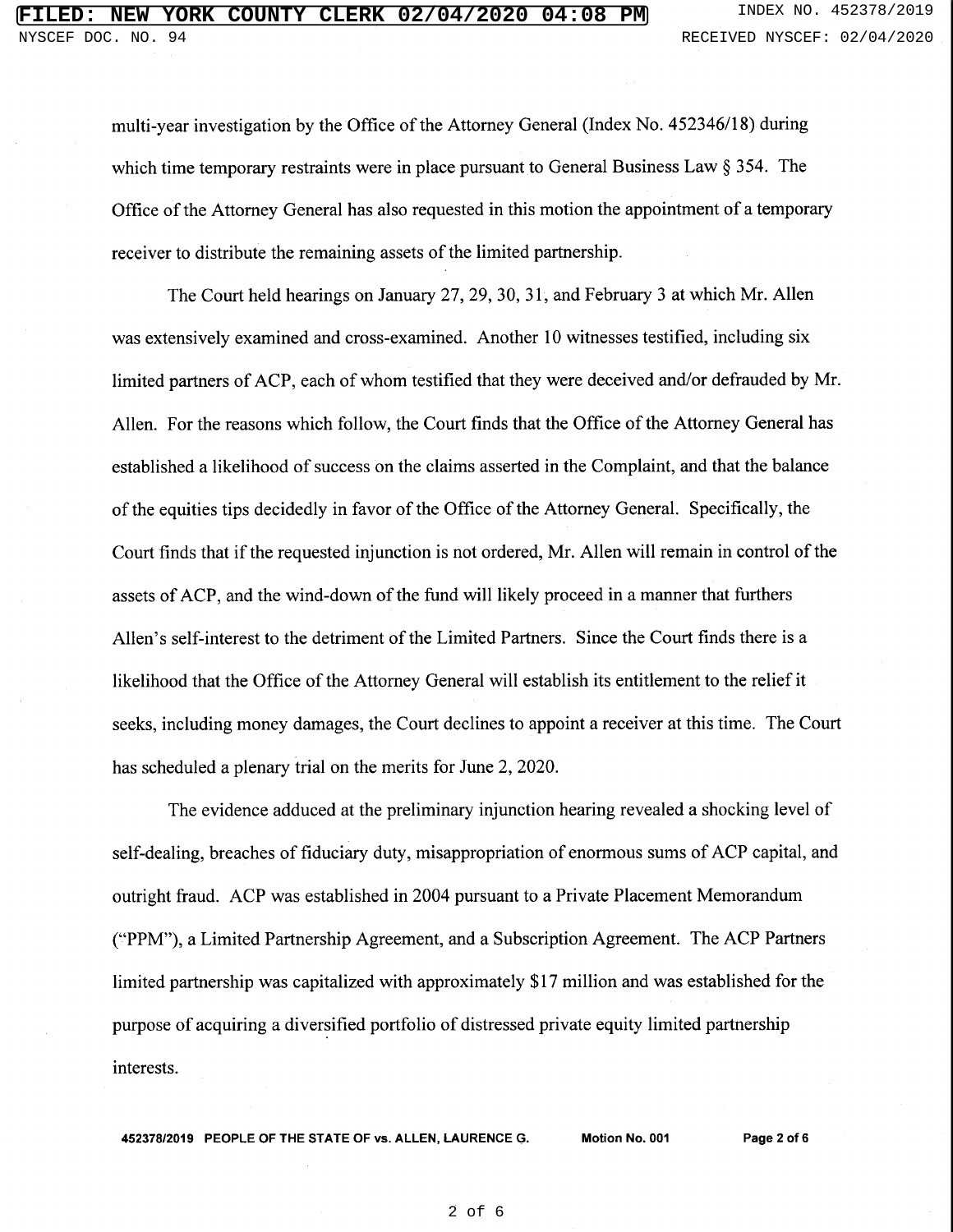The Limited Partnership Agreement contains a relatively standard distribution waterfall that provides that the General Partner, while vested with substantial investment discretion, cannot receive any "carried interest" payments until the limited partners have received the return of their entire capital plus an 8% annual preferred interest return. The Limited Partnership Agreement expands the discretion of the General Partner from the description in the PPM but retains significant restrictions on the General Partner's ability to earn carried interest. It is undisputed that to the extent the PPM conflicts with the Limited Partnership Agreement, the terms of the Limited Partnership Agreement controls.

Among the most significant features of both the PPM and the Limited Partnership Agreement was the disclosure that NYPPEX, LLC ("NYPPEX"), a broker dealer controlled by Allen that specializes in matching buyers and sellers of private equity interests in the secondary market, would be paid for broker dealer services it provided for the ACP partners. Other than such payments, ACP had no obligation to pay any administrative or overhead expenses. NYPPEX was, in tum, owned by NYPPEX Holdings, LLC ("NYPPEX Holdings"), another entity controlled by Mr. Allen.

NYPPEX and NYPPEX Holdings have common officers and employees and they have generally had approximately 15 employees. One of those employees, Robert Zimmel, the Treasurer from 2012 to 2017, testified that every certification that he and Mr. Allen signed from 2013 until 2017, including certifications relating to the value of NYPPEX, was "a lie". Mr. Zimmel also identified emails from auditors and attorneys challenging the manner in which Mr. Allen was proposing to manage ACP and NYPPEX. It was clear from Mr. Zimmel's testimony, which the Court credits, that every decision affecting ACP and NYPPEX was done at the express

**452378/2019 PEOPLE OF THE STATE OF vs. ALLEN, LAURENCE G. Motion No. 001 Page 3 of6**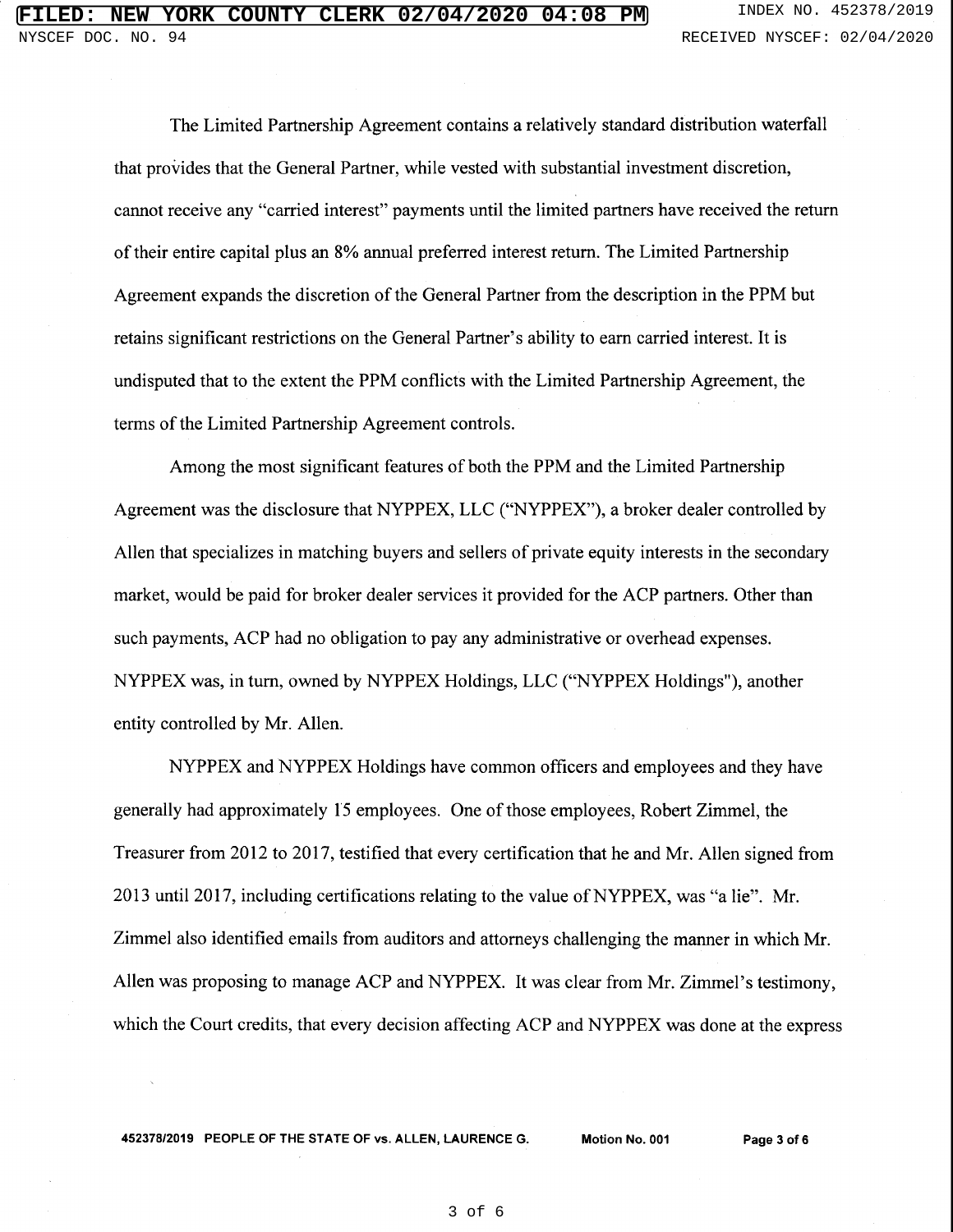direction of Mr. Allen, including the decision by Mr. Allen to add ACP to ACP Investment Group and merge ACP Investment Group with NYPPEX.

ACP never returned the entirety of the original investments of any of the 75 limited partners of ACP. And the evidence established that neither NYPPEX nor NYPPEX Holdings ever earned a profit except, perhaps, during one year when these entities generated a marginal profit. During the period between the fourth quarter of 2008 and the fourth quarter of 2016, Mr. Allen invested \$5 million of ACP cash in NYPPEX Holdings. Subsequent to 2016, Mr. Allen caused ACP to provide NYPPEX Holdings with an additional \$1 million credit line, all of which was drawn down before an Ex Parte Order preserving the status quo was signed by Justice Lori S. Sattler on December 20, 2018 (Index No. 452346/18, NYSCEF Doc. No. 18). During the period 2008 to 2018 Mr. Allen's total compensation from NYPPEX Holdings exceeded \$6 million.

Mr. Allen has offered the fanciful explanation of the suspicious circumstances described in the preceding paragraphs by testifying that ACP's investment in NYPPEX Holdings will produce windfall profits for the ACP limited partners because the value of NYPPEX Holdings exceeds \$100 million. The Court does not credit any of this testimony and finds that ACP was essentially utilized as a piggy bank to fund a failing broker-dealer, its failing parent, and Mr. Allen. Mr. Zimmel apparently made "whistleblower" complaints about the administration of ACP and NYPPEX to the Securities and Exchange Commission and FINRA, but no action was taken with respect to these complaints.

But, there is more. In 2013, 2014, and 2015, with ACP limited partners wondering where their return on investment was, Mr. Allen secured passage of Amendments 3, 4, and 5 to the Limited Partnership Agreement. The solicitations for amendments 3, 4 and 5 included a

**452378/2019 PEOPLE OF THE STATE OF vs. ALLEN, LAURENCE G. Motion No. 001 Page 4 of 6**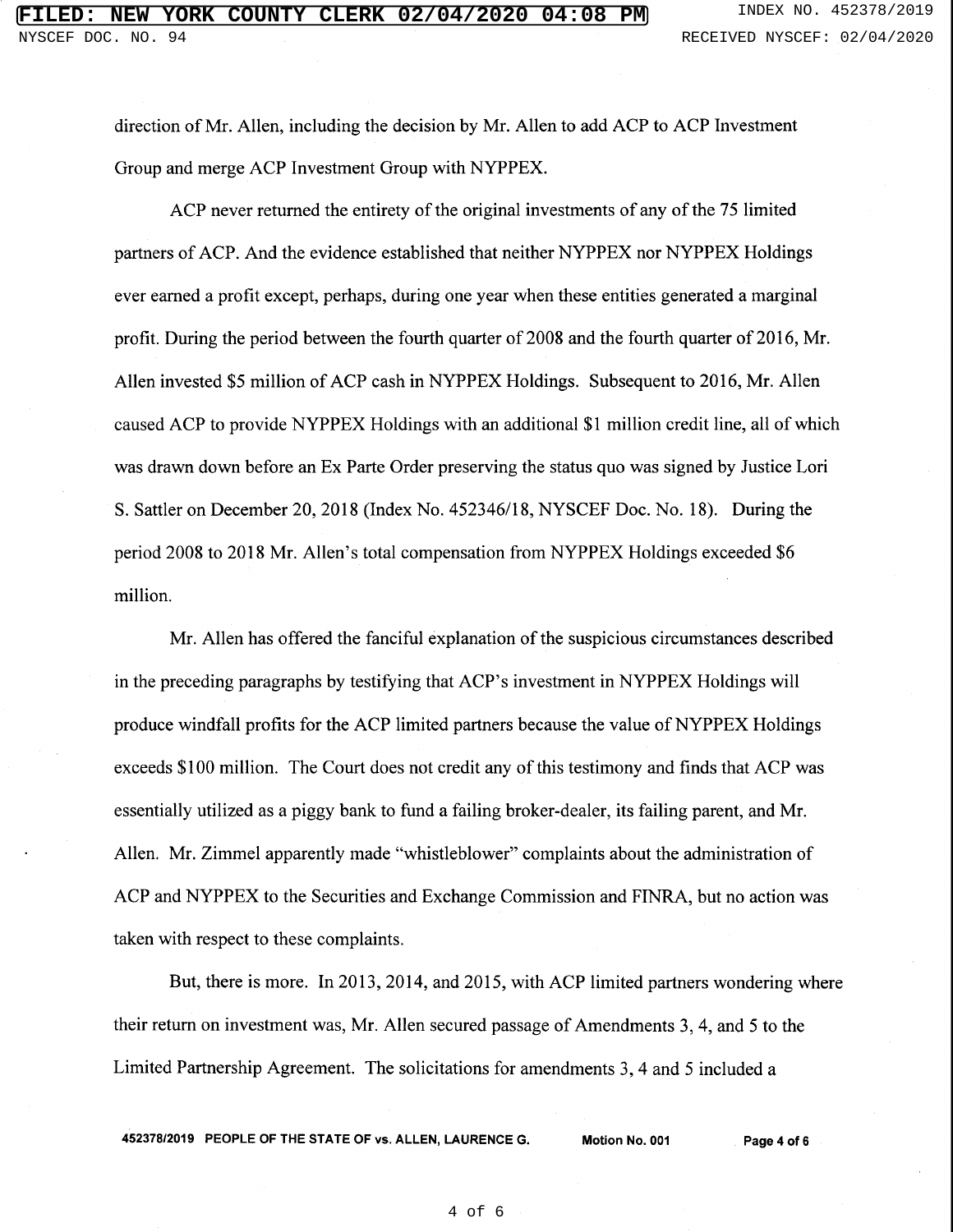provision falsely stating that the General Partner was entitled to 100% of his carried interest and further offering those voting in favor of the amendments immediate payment of a portion of their investments at a discounted rate, while reaffirming the General Partner's right to claim carried interest. These amendments were approved. Subsequent amendments to the Limited Partnership Agreement purported to have ACP indemnify Mr. Allen and limit legal action by the limited partners against Mr. Allen. There was no basis for the assertion that the General Partner was entitled to receive carried interest without amendments 3, 4 and 5, and after these amendments passed Mr. Allen distributed to himself (and, perhaps, others) a total of \$3,404,466.87 in carried interest.

In addition, another entity controlled by Mr. Allen, LOA Consultants, LLC, received substantial investment advisory fees from ACP. And, for reasons that cannot be explained, ACP also paid investment and advisory fees. The evidence adduced at the hearing also established that shares of public companies owned by ACP were liquidated prior to the existing injunction in this case and at least a portion of the proceeds were diverted to entities controlled by Mr. Allen.

In short, the Court cannot allow Mr. Allen or any of the companies he controls to make any decisions with respect to the remaining and very modest assets of ACP.

Accordingly, Plaintiff is granted a preliminary injunction pursuant to CPLR §§ 6301, 6311-6312 enjoining Defendants and Relief Defendants, together with their employees, representatives, agents and all others acting under their direction or authority, from directly or indirectly:

- 1. Taking any action pursuant to the Seventh Amendment to the Amended and Restated Agreement of the Limited Partnership Agreement of ACP X, LP;
- 2. Making distributions from ACP X, LP, except to limited partners of ACP X, LP on a pro-rata basis to their limited partnership interest in ACP X, LP, which distributions must first be approved by the Court;

**452378/2019 PEOPLE OF THE STATE OF vs. ALLEN, LAURENCE G. Motion No. 001 Page 5 of 6**